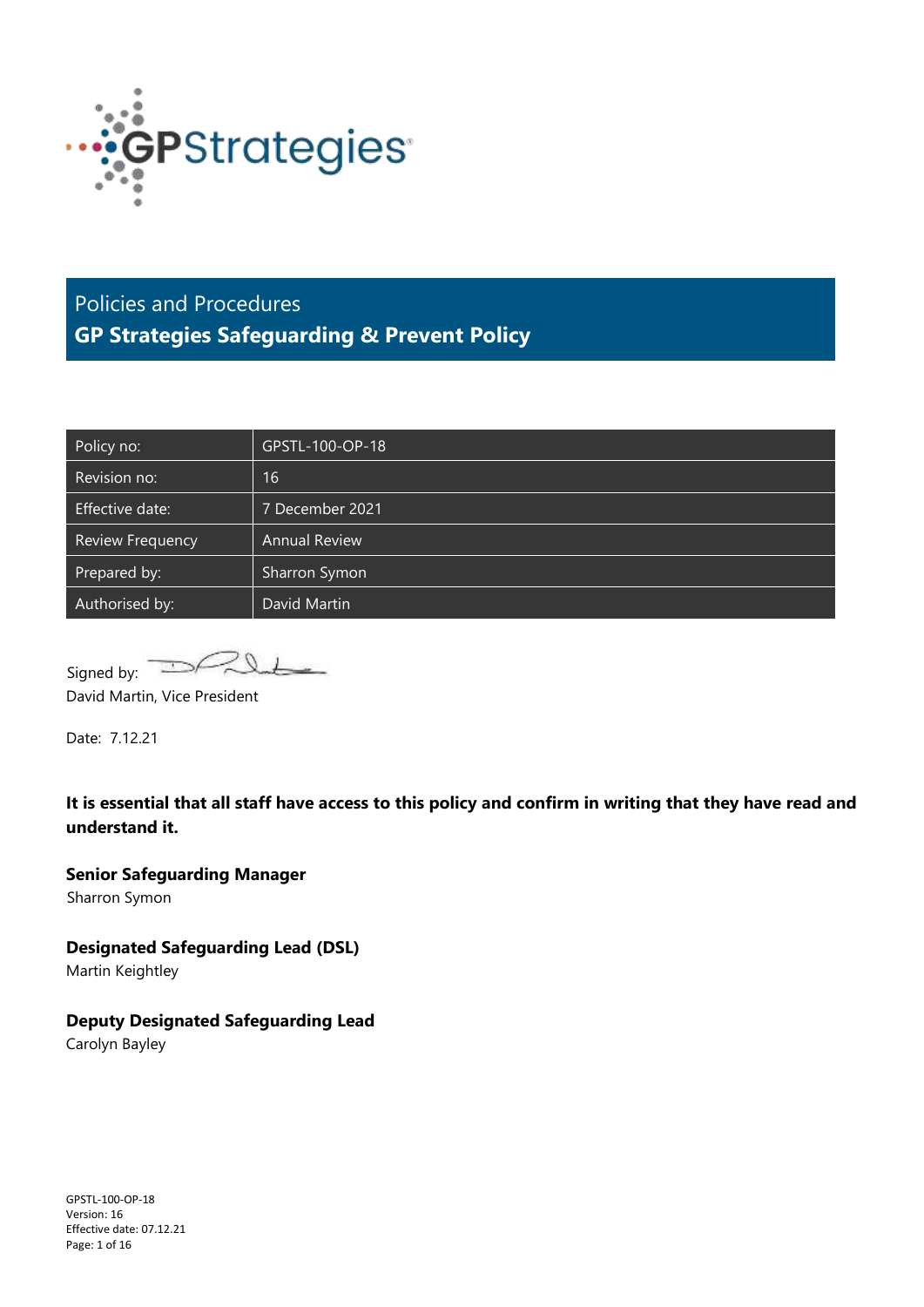

## **1. SCOPE**

1.1 At GP Strategies we acknowledge our responsibilities to safeguard and promote the welfare of everyone we come into contact with, particularly children and adults at risk, in accordance with the Children's Act 1989 and the Care Act 2014. This policy applies to all our staff, managers and leaders. It is also shared with the employers we work with and those we subcontract with. It is our aim to make this policy highly visible and accessible, and for this reason we have published this policy on our company website. This policy also addresses how we strive to ensure that our learners who are training for careers in Early Years, Residential Child and Adult Social Care, and Business, receive the highest standards of support and guidance to develop their awareness of the priority safeguarding has in their sector standards and workplace practices.

## **2. STATEMENT OF INTENT**

2.1 Our statutory duty is to safeguard and **promote the welfare of our learners** whilst in learning, in work, at home and within their communities. We aim to ensure that our safeguarding practice complies with government guidance and with best practice, including the Children Act 1989 and 2004, the Care Act 2014, Working Together to Safeguard Children 2018, Keeping Children Safe in Education 2021 and the Education and Training (Welfare of Children) Act. We will take a zero-tolerance approach to all types of abuse and encourage all of our staff to take the view that it may happen in our setting.

- 2.2 We will also seek to keep learners safe by:
	- $\triangleright$  valuing, listening and respecting them;
	- ➢ appointing Designated Safeguarding Leads and adopting child protection and safeguarding practices through procedures and a Safeguarding Code of Practice for staff;
	- $\triangleright$  developing and implementing an E-safety Policy and procedures;
	- ➢ providing effective management for staff through supervision, support, training and quality assurance measures;
	- $\triangleright$  recruiting staff safely and ensuring all necessary checks are made;
	- recording and storing information professionally and securely;
	- ➢ sharing and promoting the knowledge, understanding and application of guidance about safeguarding and good practice with children, adults at risk, their families and staff, via leaflets, posters, newsletters and/or oneto-one discussions;
	- ➢ using our safeguarding procedures to share concerns and relevant information with agencies who need to know, and, where relevant, involving parents, families and carers appropriately;
	- ➢ creating and maintaining an anti-bullying environment and ensuring that we have a policy and procedure to help us deal effectively with any bullying that does arise;
	- $\triangleright$  ensuring that we have effective complaints and whistleblowing measures in place; ensuring that we provide a safe place by applying health and safety measures in accordance with the law and regulatory guidance.
- 2.3 Safeguarding and promoting the welfare of children is defined in Working Together 2018 as:
	- $\triangleright$  protecting children from maltreatment;
	- ➢ preventing impairment of children's health or development;
	- $\triangleright$  ensuring that children grow up in circumstances consistent with the provision of safe and effective care;
	- $\triangleright$  taking action to enable all children to have the best outcomes.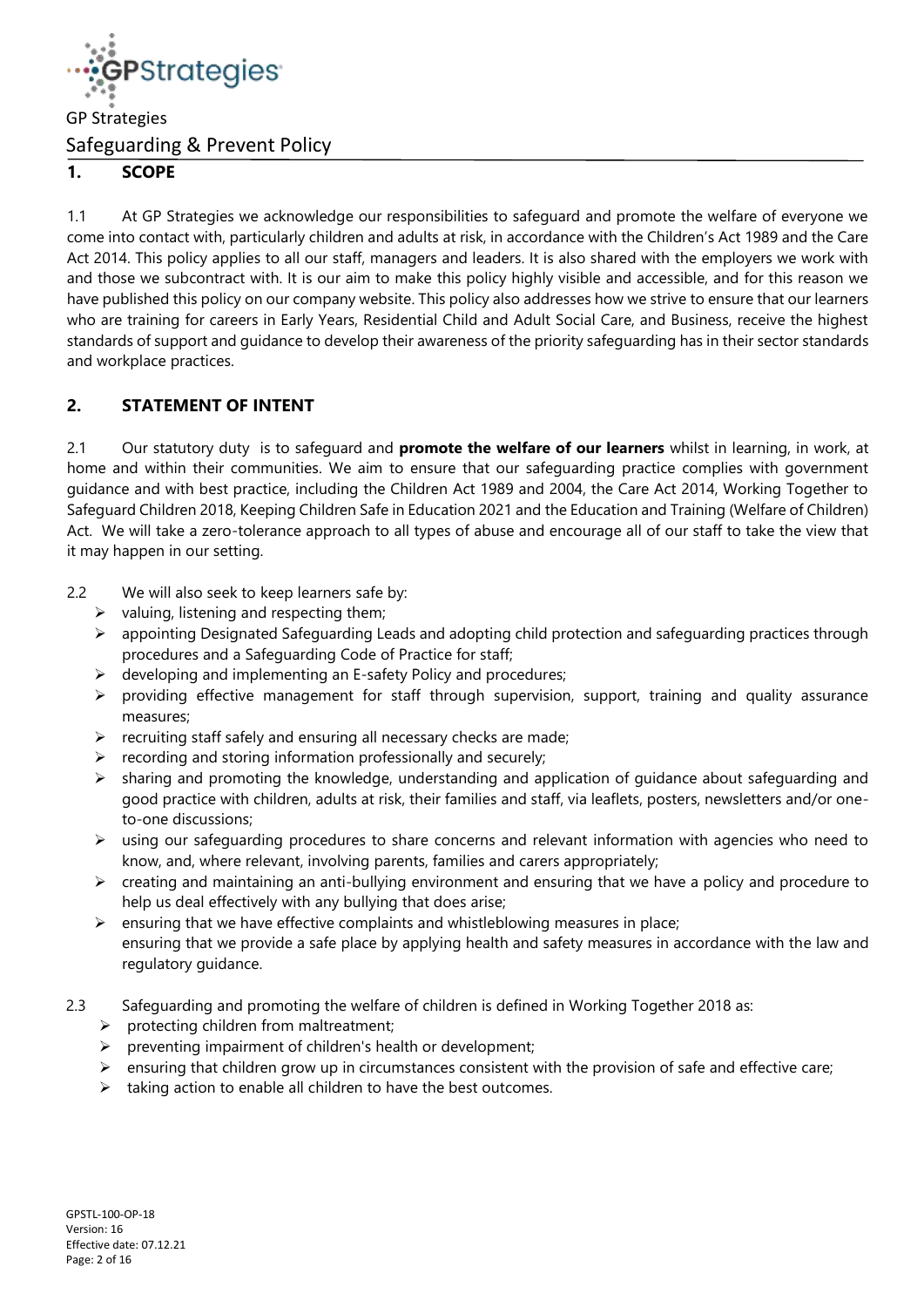

## Safeguarding & Prevent Policy

2.4 We recognise that some children, including disabled children and adults at risk, can be particularly vulnerable to abuse and we accept the responsibility to take reasonable and appropriate steps to ensure their safety and promote their welfare.

- 2.5 As part of our Safeguarding and Prevent policy we will:
	- $\triangleright$  promote and prioritise the safety and wellbeing of all learners;
	- ➢ sustain and grow a positive culture of support, concern and inclusivity within the company so that our safeguarding arrangements flourish and remain highly effective.
	- $\triangleright$  identify those most at risk through their vulnerability or other circumstances and provide targeted support;
	- $\triangleright$  listen to learners and take account of their wishes and feelings;
	- ➢ make sure that everyone understands their roles and responsibilities in respect of safeguarding, and is provided with appropriate learning opportunities to recognise, identify and respond to signs of abuse, neglect and other safeguarding concerns;
	- $\geq$  ensure appropriate action is taken in the event of incidents and/or concerns of abuse and support provided to the individual/s who raise or disclose the concern;
	- ➢ take care that confidential, detailed and accurate records of all safeguarding concerns are maintained and securely stored;
	- $\triangleright$  prevent the employment/deployment of unsuitable individuals;
	- $\triangleright$  ensure robust safeguarding arrangements and procedures are in operation.

2.6 The policy and procedures will be widely promoted and are mandatory for everyone involved in GP Strategies. Failure to comply with the policy and procedures will be addressed without delay and may ultimately result in dismissal.

2.7 We take steps to minimise any possibility of abuse or harm occurring, and make sure if a concern, allegation or disclosure arises it is dealt with quickly and appropriately. Good links are maintained with the statutory safeguarding authorities such as the Safeguarding Children's Partnership (SCP) and Safeguarding Adults Partnership (SAP), and if we have significant concerns about the suitability of a member of staff or a volunteer to work with children or young people, we will refer to the Local Area Designated Officer (LADO).

2.8 Everyone within GP Strategies must fully understand and implement the safeguarding policies and procedures relevant to their role. To enable this to happen there is a comprehensive training programme and safeguarding structure that ensures we protect children and adults at risk across the organisation, including work placements and in the wider community.

## **3. LEGAL FRAMEWORK AND GUIDANCE (CHILDREN AND ADULTS)**

Children Act 1989/2004 United Convention of the Rights of a Child 1991 Data Protection Act 1998/2018 (GDPR) Human Rights Act 1998 Sexual Offences Act 2003 Mental Capacity Act 2005 Safeguarding Vulnerable Groups Act 2006 The Education and Skills Act 2008 Apprenticeship, Skills, Children and Learning Act (2009) Safeguarding Disabled Children: Practice Guide 2009 Special educational needs and disability (SEND) code of practice:  $0 - 25$  years The Equality Act 2010

GPSTL-100-OP-18 Version: 16 Effective date: 07.12.21 Page: 3 of 16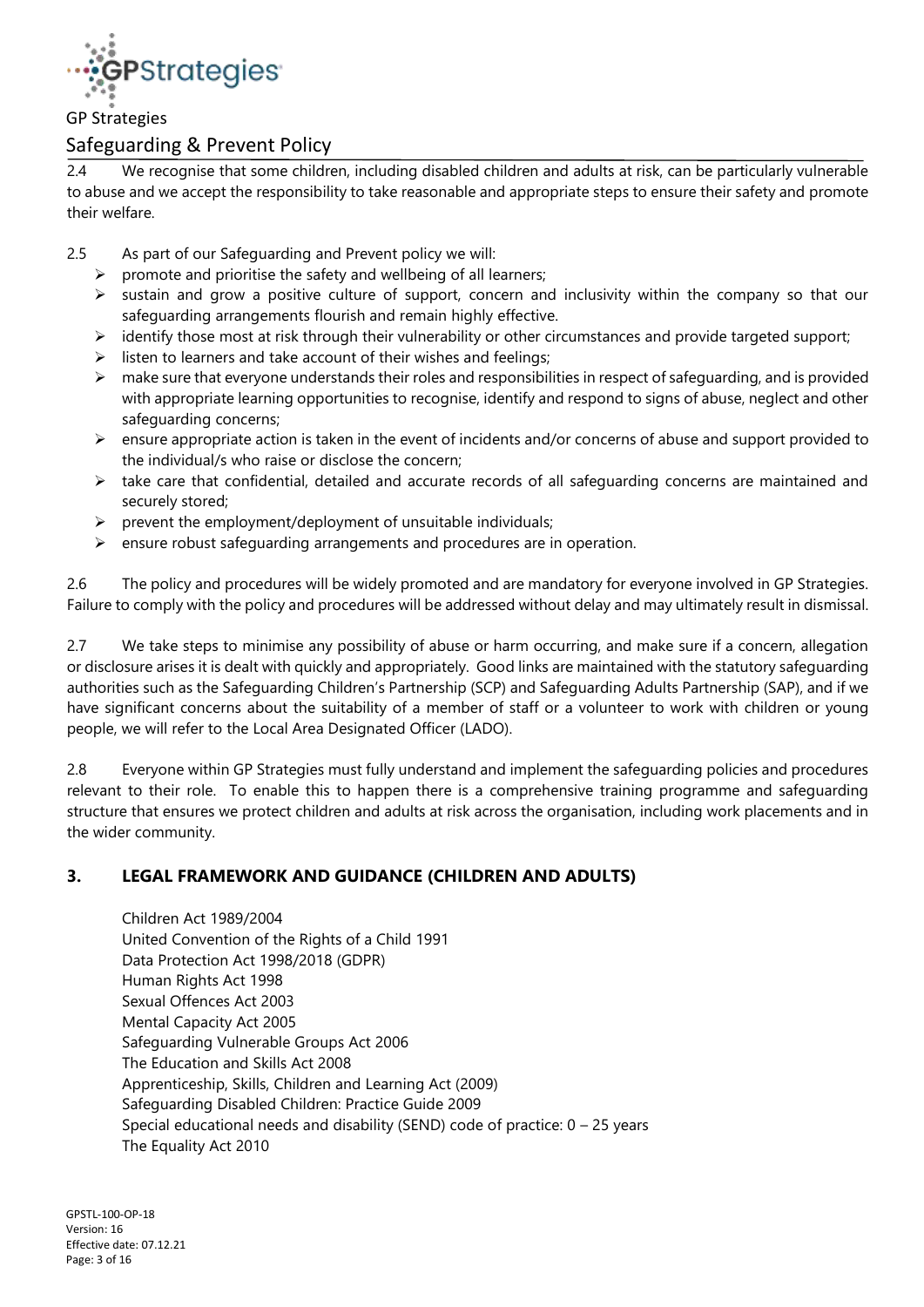

## Safeguarding & Prevent Policy

Protection of Freedoms Act 2012 Domestic Violence, Crime and Victims (Amendment) Act 2012 Children and Families Act 2014 The Care Act 2014 Counter Terrorism and Security Act 2015 Working together to safeguard children (2018) Voyeurism (Offences) Act 2019) Prevent Duty Guidance 2015 (updated 2019) Keeping Children Safe in Education 2020 & (January 2021 Post EU exit update) Education and Training (Welfare of Children) Act (2021) Sexual Violence and Sexual Harassment between children in schools and colleges (2021)

## **4. SAFER RECRUITMENT, SELECTION AND TRAINING**

4.1 GP Strategies follows the Government's recommendations for the safer recruitment and employment of staff who work with children and adults at risk. Our Recruitment Policy is the first step towards safeguarding and promoting the welfare of children and young people.

4.2 We will ensure that those involved in the recruitment and employment of staff have received safer recruitment training and that they are fully aware that they have a responsibility to refer to specific bodies if there are concerns regarding an individual

4.3 GP Strategies will keep children and adults at risk safe by:

- $\triangleright$  thoroughly vetting all staff who work with learners;
- $\triangleright$  taking proportionate decisions on whether to ask for any checks beyond what is required;
- $\triangleright$  ensuring any volunteers are appropriately supervised;
- $\triangleright$  having appropriate procedures in place for appointing staff.

4.4 Safe recruitment and selection procedures help to ensure a safe workforce by deterring and screening out unsuitable individuals.

#### 4.5 Induction for staff

4.5.1 The Senior Management Team have a responsibility to read and understand Part 1 of KCSIE (updated 2021). They are now held ultimately responsible for ensuring that staff comprehend and discharge their roles and responsibilities and should consider "which guidance is most effective" in their organisation. This will give them the opportunity to make sure that any staff with literacy or English as a Second Language have assimilated the statutory guidance.

4.5.2 All new employees will be given an induction programme which will clearly identify the policies and procedures, including the Safeguarding and Prevent Policy, the Code of Practice and KCSiE (updated 2021), which will make clear the expectations that govern how they carry out their roles and responsibilities.

4.5.3 All new staff must complete the certificated module on the Prevent Duty as part of their induction;

#### 4.6 Safeguarding & Child Protection Training.

4.6.1 All training will be carried out in accordance with SCP and SAP guidance. The DSL, DDSL and DSCs attend Level 3 or above safeguarding and child protection training courses every 2 years with relevant safeguarding CPD updates on an annual basis. Other staff will receive safeguarding training at Level 2 every 3 years. Staff who visit learners in early years settings or in services providing residential and home care will receive L3 safeguarding training relevant to that sector.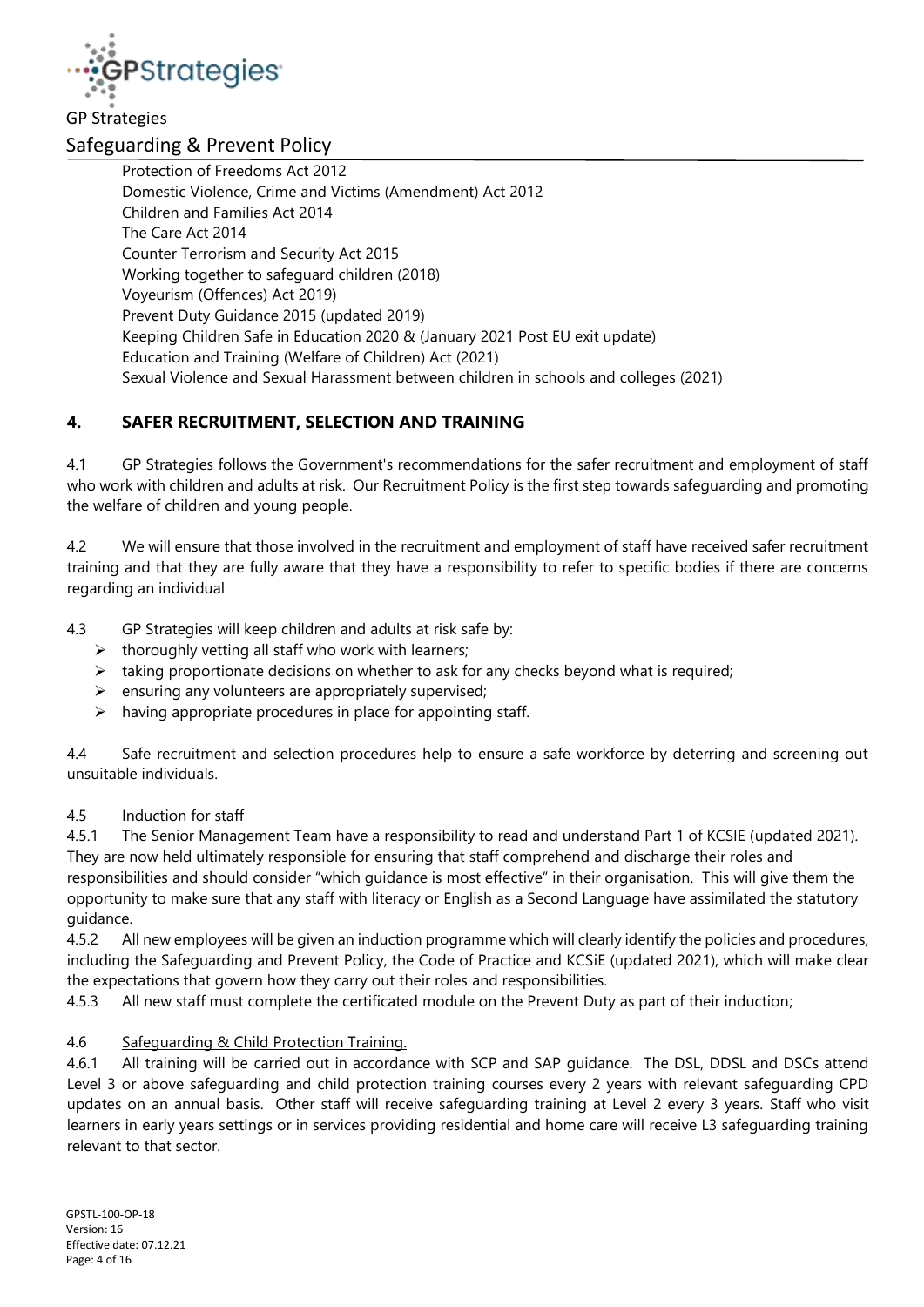

## Safeguarding & Prevent Policy

4.6.2 All staff will receive high quality, relevant safeguarding and Prevent induction training. The purpose of this induction training is to make sure they understand the GP Strategies' Safeguarding and Prevent Policy and procedures, and that they have up to date knowledge of the safeguarding issues identified in the Part 1 of KCSiE (updated 2021). This includes early identification of children and adults at risk of radicalisation, exploitation (criminal, sexual or otherwise), peer on peer abuse, Female Genital Mutilation (FGM), child mental health, online safety, whistleblowing and staff conduct. This training will enable them to understand and identify signs of abuse and children and adults at risk who may be in need of help.

4.6.3 Further safeguarding and Prevent training covering statutory updates including managing disclosures and specific safeguarding issues is provided to all staff at least annually and as required.

## **5. PROTECTION FROM ABUSE**

5.1 Abuse is a form of maltreatment. Somebody may abuse or neglect a person by inflicting harm or by failing to act to prevent harm. Children may be abused in a family or an institutional or community setting by those known to them or, more rarely, by others, for example via the internet. They may be abused by an adult, adults, another child or children (KCSiE 2020).

5.2 All staff should be able to reassure victims that they are being taken seriously and that they will be supported and kept safe. A victim should never be given the impression that they are causing a problem by reporting abuse, sexual violence or sexual harassment, nor should they be made to feel ashamed that they have reported an incident.

5.3 One of the ways of preventing abuse is being aware and having knowledge of the indicators of different types of abuse in its various forms. Abuse can manifest itself in many different forms including **peer on peer abuse** that may involve bullying (including cyber bullying)**,** gender-based violence/sexual assaults and sharing nudes or seminude images/videos.

#### **Staff should be clear as to the organisation's Safeguarding and Prevent Policy and procedures with regards to peer on peer abuse.**

5.4 Expert and professional organisations are best placed to provide up-to-date guidance and practical support on specific safeguarding issues. Staff can access government guidance as required on the issues listed below via the NSPCC and GOV.UK and other websites.

#### 5.5 Managing allegations against other children (Peer on Peer abuse)

5.5.1 If an allegation is made by a learner about another learner including any abuse in intimate personal relationships, staff must consider whether the disclosure raises safeguarding and child protection concerns. If one learner causes harm to another it may not be abuse. However, children and adults at risk are vulnerable to abuse by their peers. Such abuse will be taken seriously and not dismissed as 'part of growing up'. Additionally, it will be subject to the same child protection procedures as any other form of abuse. **All peer on peer allegations must be referred to the DSL immediately.**

#### 5.6 Reporting concerns, suspicions and allegations

## 5.6.1 What is a disclosure?

A disclosure is when a person tells you something that has affected them, for example about instances of current or historic abuse.

5.6.2 Any member of staff, who either knows, is told , or strongly suspects any incident of current or historic abuse, has a duty to report the information immediately to the DSL or DDSL. In their absence, the DSC will be informed without delay.

GPSTL-100-OP-18 Version: 16 Effective date: 07.12.21 Page: 5 of 16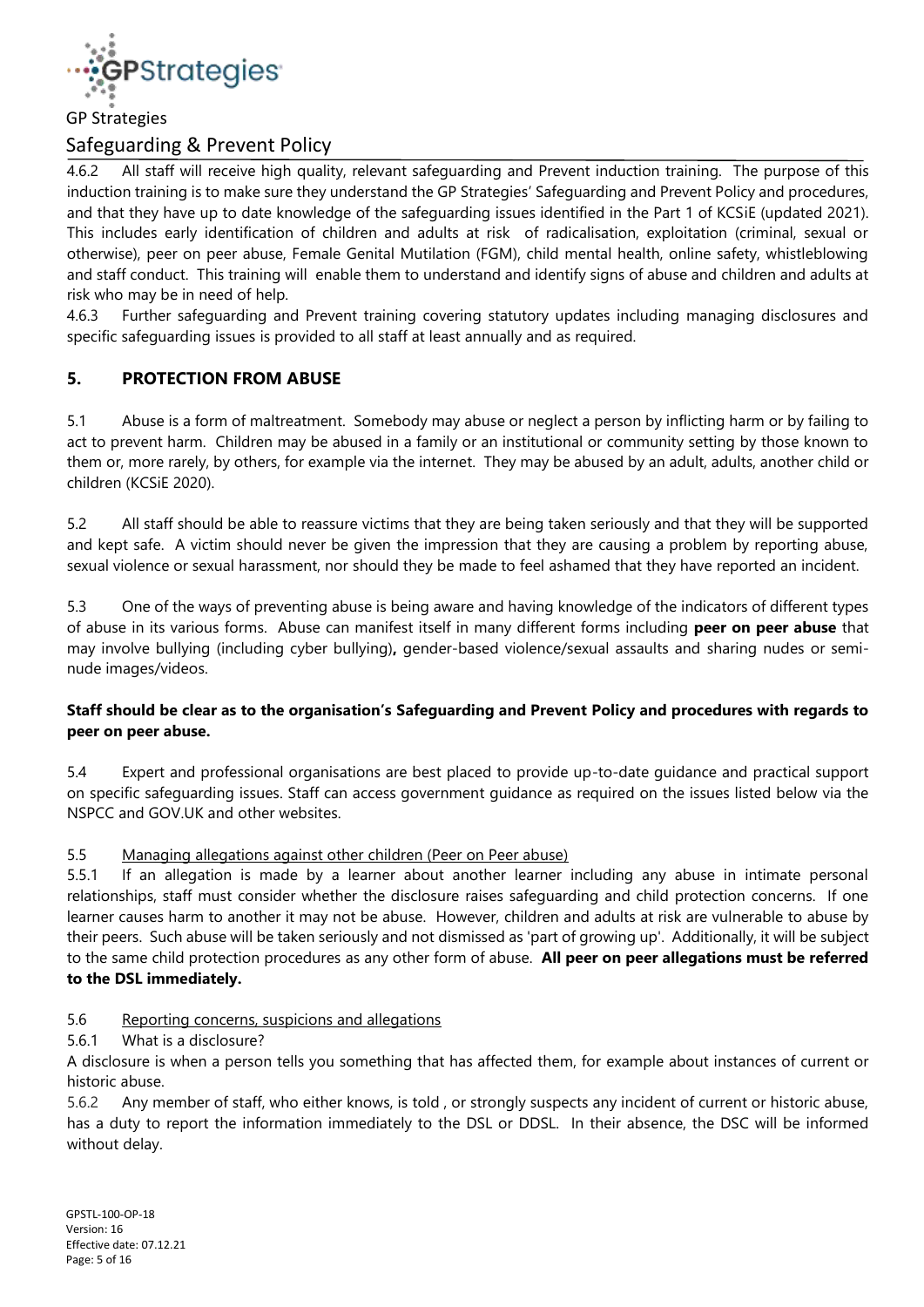

## Safeguarding & Prevent Policy

5.6.3 Some things that may be shared with you include self-harm and physical, sexual or emotional abuse, and you may also notice signs of neglect. There may be a concern about something that has happened online or through social media. Talking about these things may be difficult to hear and tough to deal with. Following these Dos and Don'ts will help you offer the best support possible.

#### **Do:**

- $\triangleright$  remain calm, approachable and receptive
- $\triangleright$  listen carefully, without interrupting
- $\triangleright$  acknowledge you understand how difficult this may be
- $\triangleright$  make it clear that you are taking what is said seriously
- $\triangleright$  reassure them that they have done the right thing in telling you
- $\triangleright$  let them know that you'll do everything you can to help them
- $\triangleright$  make a written record of exactly what has been said
- $\triangleright$  consider what is known about the child/young person's wider context (Contextual Safeguarding).

#### **Don't:**

- $\triangleright$  promise confidentiality
- $\triangleright$  ask leading or probing questions
- $\triangleright$  investigate
- $\triangleright$  repeatedly question or ask them to repeat the disclosure
- $\triangleright$  discuss the disclosure with people who do not need to know
- $\triangleright$  delay in reporting the disclosure to the Safeguarding team.

5.6.4 It may be that the disclosure does not meet the harm threshold, but even if the report is unsubstantiated, there needs to be recognition that this may be a low level concern and it should be recorded.

#### 5.7 To report a concern:

5.7.1 Make a written record of your concern, including the date, time and all relevant details of the young person concerned, others involved and witnesses (if there are any);

- ➢ Contact your Designated Safeguarding Lead (DSL) or the Deputy (DDSL) who will inform you of the next actions to take;
- $\geq$  Complete a safeguarding incident form and send to the DSL via the email address safeguardingreporting@gpstrategies.com
- ➢ If it is an emergency and the child is at risk of immediate serious harm, inform the police or social services immediately.
- ➢ DSL will conduct an accompanied visit to a site where serious safeguarding concerns are reported.

#### 5.8 Who to ask for support:

5.8.1 If the allegation or suspicion is about the conduct of a staff member then make sure you inform the DSL of this because these matters are handled slightly differently by the local authority designated officer (LADO).

#### 5.9 Local Authority Designated Officer (LADO)

5.9.1 Every local authority nationally will have a LADO and our national Safeguarding Team will liaise with the relevant LADO in each area as necessary. This individual can provide the DSL with guidance following specific cases of concern where an individual has:

- $\triangleright$  behaved in a way that has harmed a child, or may have harmed them;
- $\triangleright$  possibly has committed a criminal offence against or related to a child; or behaved towards a child in a way that indicates s/he is unsuitable to work with children/young people.
- 5.9.2 The LADO will be informed within one working day of all allegations that come to our attention.

GPSTL-100-OP-18 Version: 16 Effective date: 07.12.21 Page: 6 of 16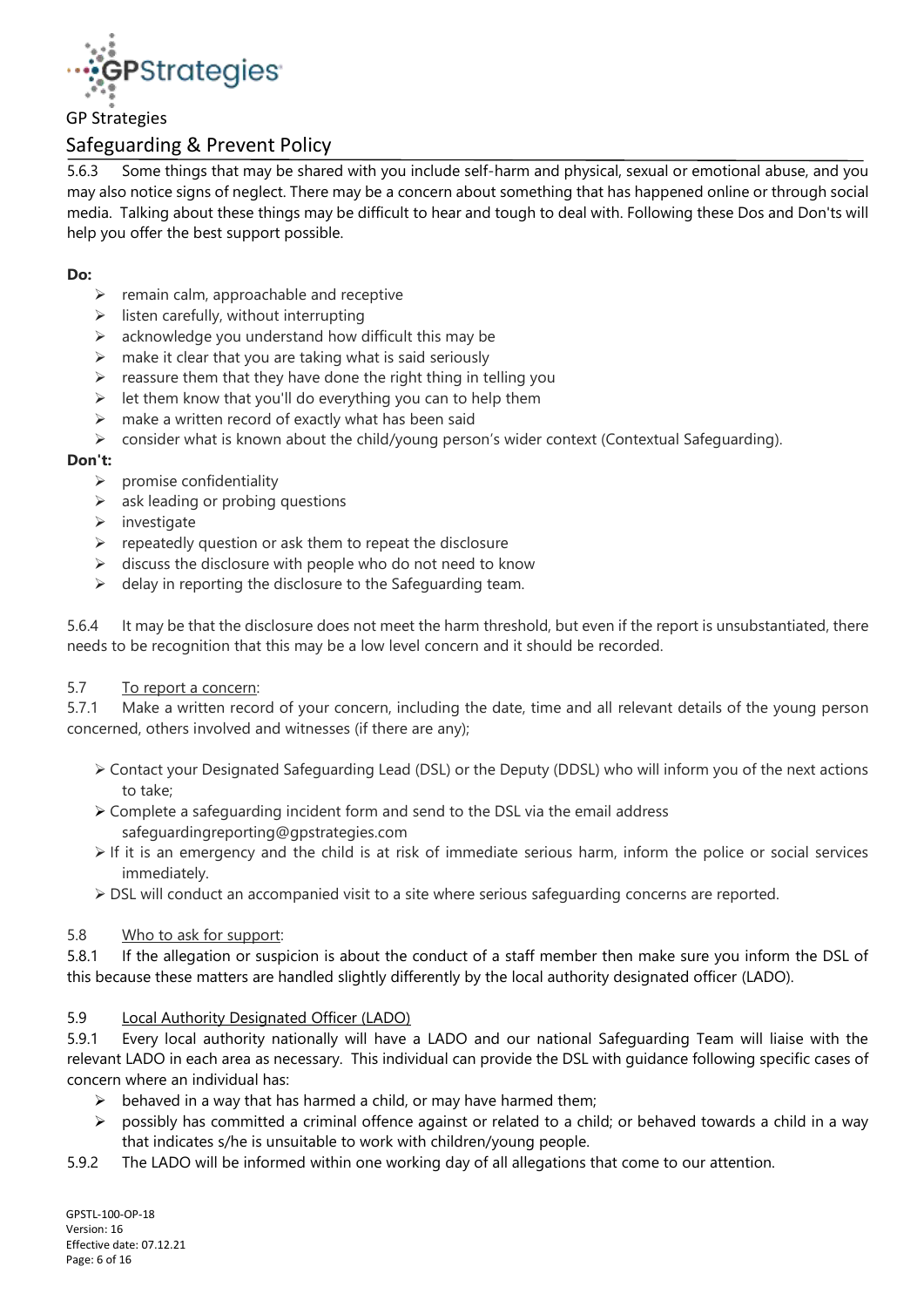

- 5.10 DBS Referrals
- 5.10.1 GP Strategies has a legal duty to refer to the Disclosure and Barring Service (DBS):
	- $\triangleright$  anyone who has harmed or poses a risk of harm to a child or adult at risk;
	- $\triangleright$  the member of staff has committed one of a number of listed offences and has been removed from working (paid or unpaid) in regulated activity;
	- $\triangleright$  the member of staff would have been removed for the above had they not left the company.

5.10.2 The DBS will consider whether to bar the person. If these circumstances arise in relation to a member of our staff a referral will be made as soon as possible after the resignation or removal of the individual in accordance with advice from the LADO or other statutory agency.

5.10.3 If there are any changes to their criminal record e.g. driving or other offences, employees are expected to update the organisation immediately. Any failure to disclose an offence, if discovered subsequently, will be/may be treated as a potential act of gross misconduct and could lead to disciplinary action.



GPSTL-100-OP-18 Version: 16 Effective date: 07.12.21 Page: 7 of 16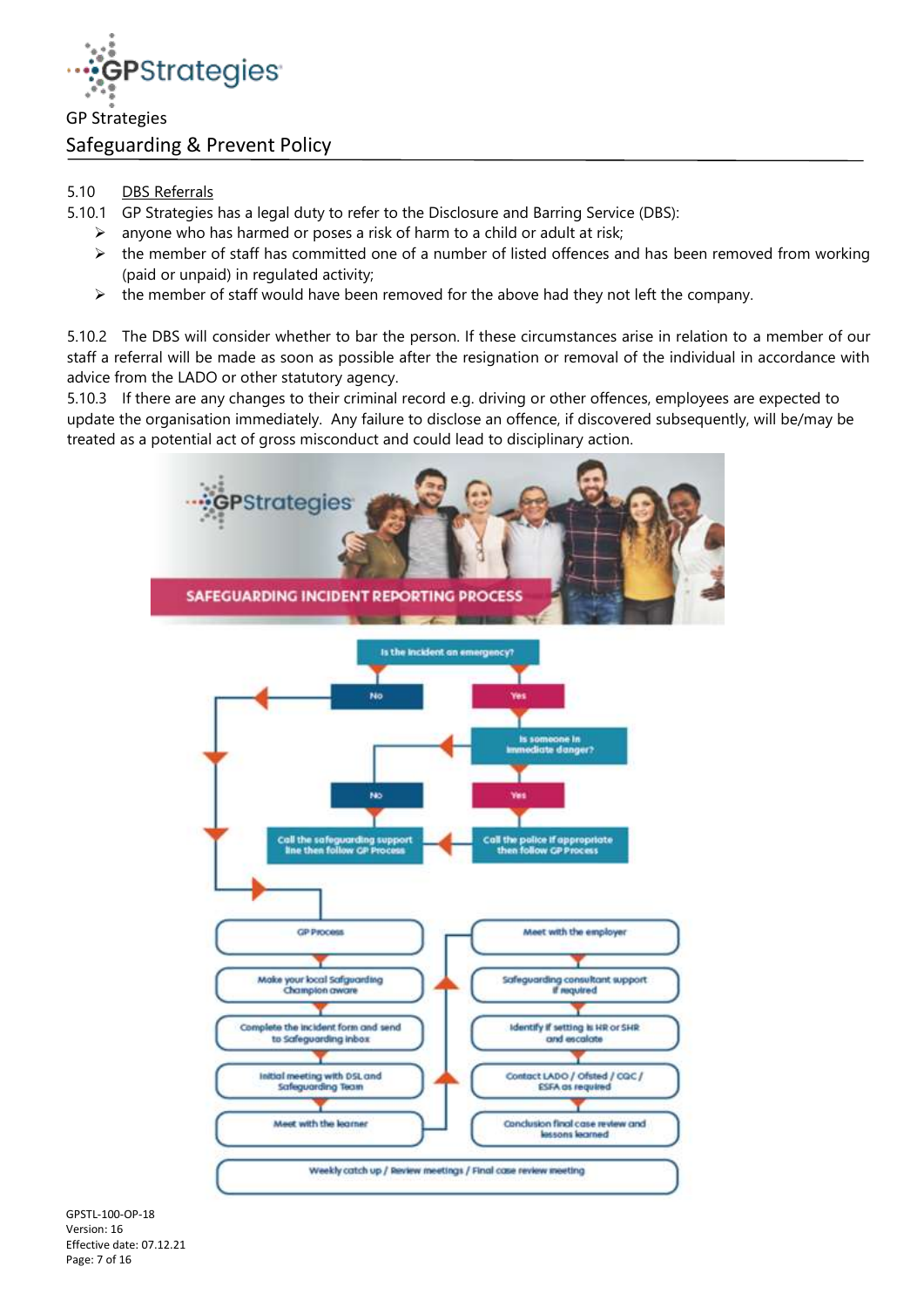

## 5.11 Safeguarding Learners with Special Educational Needs and Disabilities

5.11.1 GP Strategies acknowledges that children/young people with special educational needs (SEN) and disabilities can face additional safeguarding risks as they may have an impaired capacity to resist or avoid abuse.

5.11.2 The DSLs will work closely with the **Sector Skills Coaches** to plan support as required. GP Strategies will ensure that children/young people with SEN and disabilities, specifically those with communication difficulties will be supported to ensure that their voice is heard and acted upon.

5.11.3 Members of staff are encouraged to be aware that learners with SEN and disabilities or high needs learners, can be disproportionately impacted by safeguarding concerns, such as bullying and exploitation. All members of staff are encouraged to appropriately explore possible indicators of abuse such as behaviour/mood change or injuries and not to assume that they are related to the learner's disability and be aware that learners with SEN and disabilities may not always outwardly display indicators of abuse. To address these additional challenges, GP Strategies will always consider extra pastoral support for learners with SEN and disabilities.

## 5.12 Gangs, County Lines, Serious violence, Crime and Exploitation

5.12.1 GP Strategies recognises the impact of gangs, county lines, serious violence, crime and exploitation. It is recognised that the initial response to child victims is important and that staff will be proactive with a "it could happen here" approach. They will take any allegation seriously and work in ways that support learners to keep them safe. All staff have been trained and recognise the need to be vigilant for the signs that may include:

- $\triangleright$  Unexplained gifts/new possessions these can indicate learners have been approached by/involved with individuals associated with criminal networks/gangs, this includes children and adults at risk
- $\triangleright$  Children and adults at risk who go missing for periods of time or regularly come home late
- $\triangleright$  Children and adults at risk who regularly miss training or do not take part in education
- ➢ Change in friendships/relationships with others/groups
- $\triangleright$  Children and adults at risk who associate with others involved in exploitation
- $\triangleright$  Children and adults at risk who suffer from changes in emotional well-being
- ➢ Significant decline in performance
- $\triangleright$  Signs of self-harm/significant change in wellbeing
- $\triangleright$  Signs of assault/unexplained injuries

[www.gov.uk/government/publications/sexual-violence-and-sexual-harassment-between-children-in-schools-and](http://www.gov.uk/government/publications/sexual-violence-and-sexual-harassment-between-children-in-schools-and-colleges)[colleges](http://www.gov.uk/government/publications/sexual-violence-and-sexual-harassment-between-children-in-schools-and-colleges)

## 5.13 Safequarding Structure

- ➢ Our Senior Management Team have a responsibility to read and understand Part 1 of KCSIE (amended 2021). They are held ultimately responsible for ensuring that staff comprehend and discharge their roles and responsibilities including any staff with literacy needs or English as a Second Language.
- ➢ Senior Safeguarding Manager (Sharron Symon) overall responsibility is to make sure that all staff, children and young people are kept safe in line with current legislation, approved codes of practice (ACOP) codes of practice (COP) and other guidance. Two Designated Safeguarding Leads and ensure that all activities on a day-to-day basis comply with the organisation's policies and procedures.
- ➢ All staff ensure that they adhere to the relevant policies and procedures to keep children and adults at risk safe and they must attend Safeguarding training and updates as agreed.
- $\triangleright$  Legislation and government guidance make it increasingly clear of the need for all adults to play a role in safeguarding. GP Strategies is fully committed to complying with all UK legislation and guidance to safeguard children and young people. This policy has been drawn up on the basis of legislation and guidance that seeks to protect children and adults at risk.
- $\triangleright$  Anyone offering confidentiality to a child would be promising to keep the content of his or her conversation completely secret and discuss it with no one. Promises of confidentiality must not be made whilst in contact

GPSTL-100-OP-18 Version: 16 Effective date: 07.12.21 Page: 8 of 16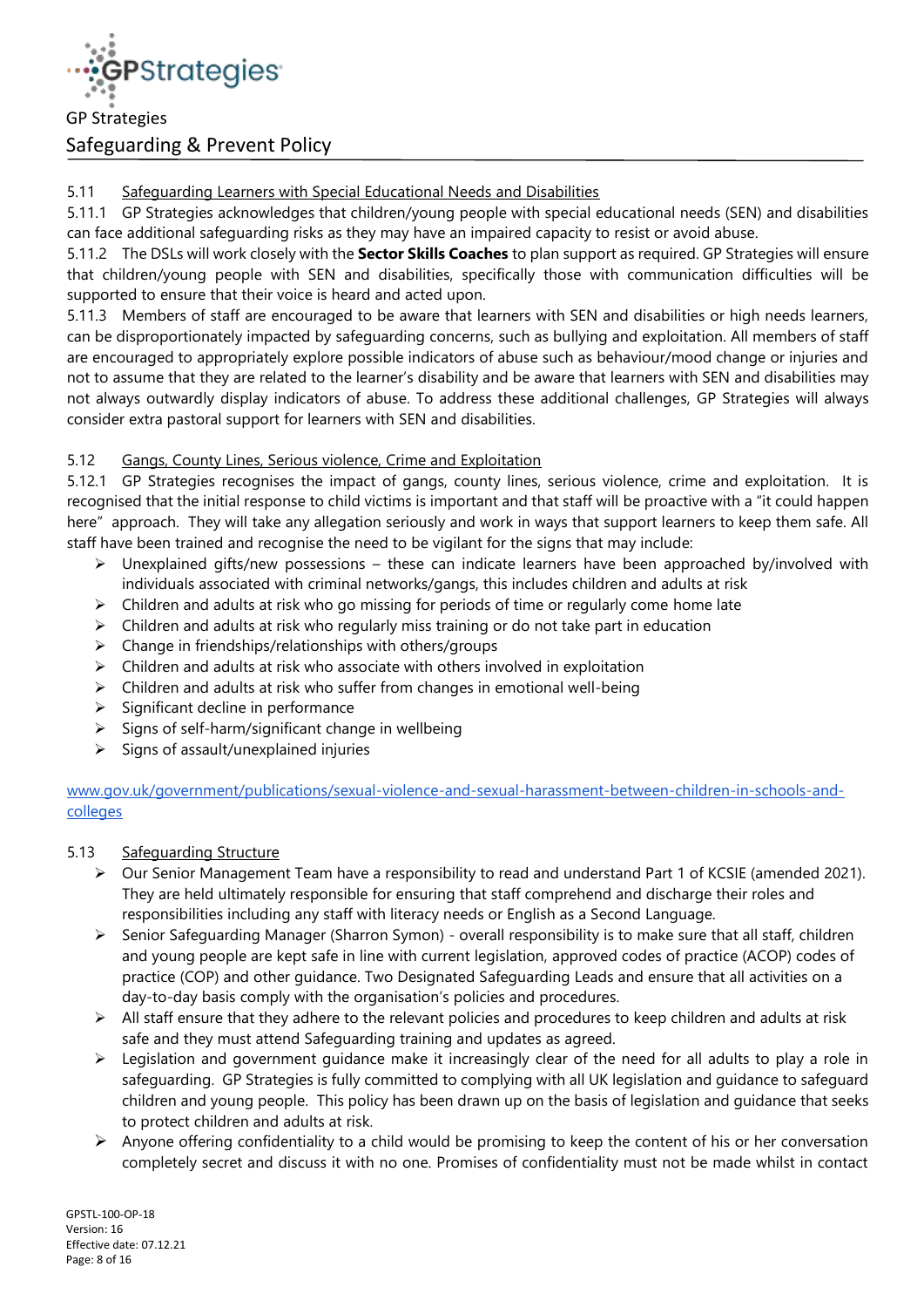

## Safeguarding & Prevent Policy

with children and adults at risk. Confidentiality will not be promised by staff if a child's welfare is considered a safeguarding or child protection concern. GP Strategies will minimise the sharing of information, restricting it to circumstances where it is needed to ensure children and adults at risk well-being and safety.

- $\triangleright$  GP Strategies will keep all child protection and adults at risk records confidential, allowing disclosure only to those who need the information in order to safeguard and promote the welfare of children. We will cooperate with Police and Children's Services to ensure that all relevant information is shared for the purposes of child protection investigations under section 47 of the Children Act 1989 in accordance with the requirements of Working Together to Safeguard Children 2018.
- $\triangleright$  Sometimes, we are asked to share information about individuals with other organisations when there is not a concern about abuse or harm. If this happens, we will only share information when we have that person's explicit consent to do so.

#### 5.14 Early Help

5.14.1 All staff should be mindful that early information sharing is vital for the effective identification, assessment and allocation of appropriate service provision, whether this is when problems first emerge or alternatively where a child is already known to the local authority children's social care.

5.14.2 If a child or adult at risk has not suffered and is not likely to suffer significant harm but is in need of additional support in the form of early help services, the DSL will always seek consent to share any welfare information. This includes:

- ➢ Disability
- $\triangleright$  specific additional needs
- $\triangleright$  certain health conditions including mental ill-health
- $\triangleright$  at risk of 'honour-based abuse
- ➢ County Lines including sexual or criminal exploitation
- $\triangleright$  a parent in prison/parental offending
- ➢ persistent absence from education.

5.14.3 The best interests of the child or adult at risk must always take priority and their wishes and feelings taken into account whilst decisions are made about suitable support. The DSL monitors the Early Help process in relation to children by using **the local Threshold Document.**

#### 5.15 Multi-agency working

5.15.1 We recognise and are committed to our responsibility to work within local multi-agency safeguarding arrangements. The leadership team and DSL will work to establish strong and co-operative local relationships with the **right** professionals in other agencies in line with statutory guidance. We recognise the importance of multi-agency working and are committed to working alongside partner agencies to provide a coordinated response to promote children's and adults at risk welfare and protect them from harm. This includes contributing to local safeguarding processes as required. For example, relevant safeguarding multi-agency plans and meetings, including Child Protection Conferences, Core Groups, Strategy Meetings, Child in Need meetings or other early help multi-agency meetings.

#### 5.16 Confidentiality and the Sharing of Information

5.16.1 This section should be read in conjunction with the Data Protection Policy.

5.16.2 It is imperative that information gained whilst working as an employee is only ever to be disclosed on a 'need to know' basis. The DSLs will determine the extent of the information to be shared and identify staff who may 'need to know' sensitive welfare and child protection information. Information should not be shared without prior consultation with the DSL. The unnecessary discussion of any information about children, young people and/or adults at risk is inappropriate. This is true even if the identities at issue are not disclosed. **GP Strategies should therefore be cautious in what they say in public about individuals and activities.** 

5.16.3 The Data Protection Officer is **Paul Smith.**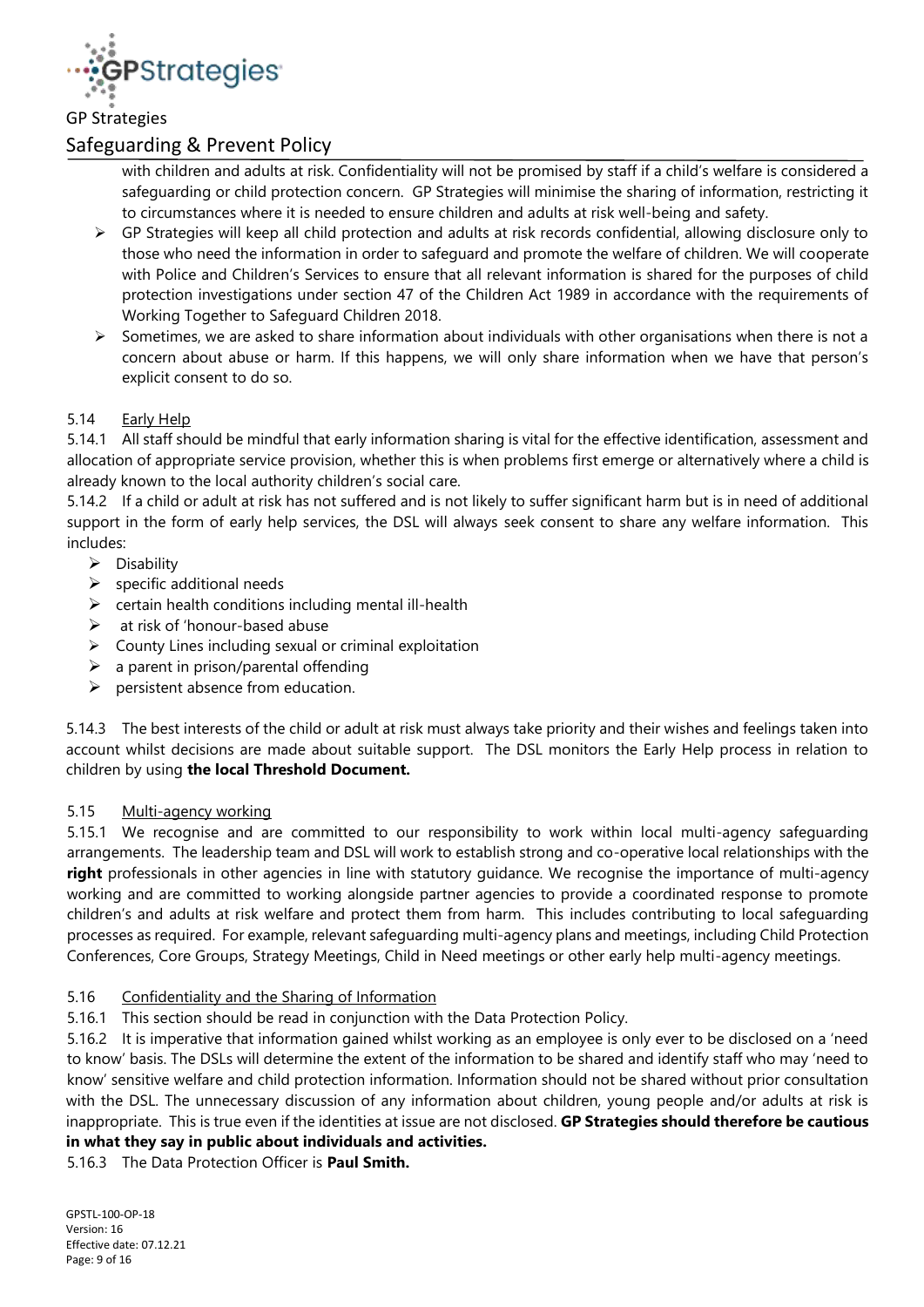

## 5.17 Whistleblowing

5.17.1 We want to protect children, young people and adults at risk. Staff members on the frontline may be the only ones aware of potentially unsafe or inappropriate practice and it is important that they can raise awareness of it without fear of reprisal, regardless of whether the suspicions or allegations turn out to be true. One of the ways we do this is to provide an accessible reporting system to reveal any poor practice, abuse or unethical behaviour by staff within the organisation to those in positions of authority.

## **6. PREVENTING AND RESPONDING TO BULLYING**

## 6.1 E-safety

6.1.2 Our E-safety Policy provides guidance on how we use the internet and social media and our procedures for doing this. It also outlines how we expect our staff, children and adults at risk, who are enlisted on our programmes, to behave online. The purpose of the policy is:

- $\triangleright$  To protect all children, young people and adults at risk who make use of technology whilst in our care;
- ➢ To provide staff, children and adults at risk with a policy regarding on-line safety and how to respond to it;
- ➢ To ensure our organisation is operating in line with our values and within the law regarding how we behave on-line.

## 6.2 Anti -Bullying

Our Safeguarding and Prevent Policy sets out how we feel about bullying at GP Strategies, what we will do to tackle it and how we will support children, young people, adults at risk and our staff and volunteers who experience or display bullying behaviour.

- 6.2.1 Bullying:
	- ➢ All forms of bullying will be acted upon;
	- $\triangleright$  Everybody at GP Strategies has a responsibility to work together to stop bullying;
	- ➢ Bullying can include online as well as offline behaviour
	- $\triangleright$  To be read in conjunction with the Peer-on-Peer guidance and e-Safety Policy.

## 6.2.3 Bullying behaviour can include:

- $\triangleright$  physically pushing, kicking, hitting, pinching, etc;
- $\triangleright$  name calling, spreading rumours, persistent teasing and humiliation or the continual ignoring of others;
- $\triangleright$  posting of derogatory or abusive comments, videos or images on social media;
- ➢ racial, homophobic, transphobic or sexist comments, taunts or gestures;
- $\triangleright$  sexual comments, suggestions or behaviour;
- $\triangleright$  unwanted physical contact.
- 6.2.4 We will**:** 
	- ➢ recognise our duty of care and responsibility to safeguard all players from harm;
	- ➢ promote and implement this anti-bullying policy in addition to the Safeguarding and Prevent policy and procedures;
	- ➢ ensure that bullying behaviour is not tolerated or condoned;
	- $\triangleright$  require all staff members and volunteers to sign up this policy;
	- $\triangleright$  take action to investigate and respond to any reports of bullying from children and young people;
	- $\triangleright$  encourage and facilitate children, young people, staff and volunteers to play an active part in developing and adopting a code of conduct for behaviour;
	- $\triangleright$  ensure that coaches are given access to information, guidance and training on bullying.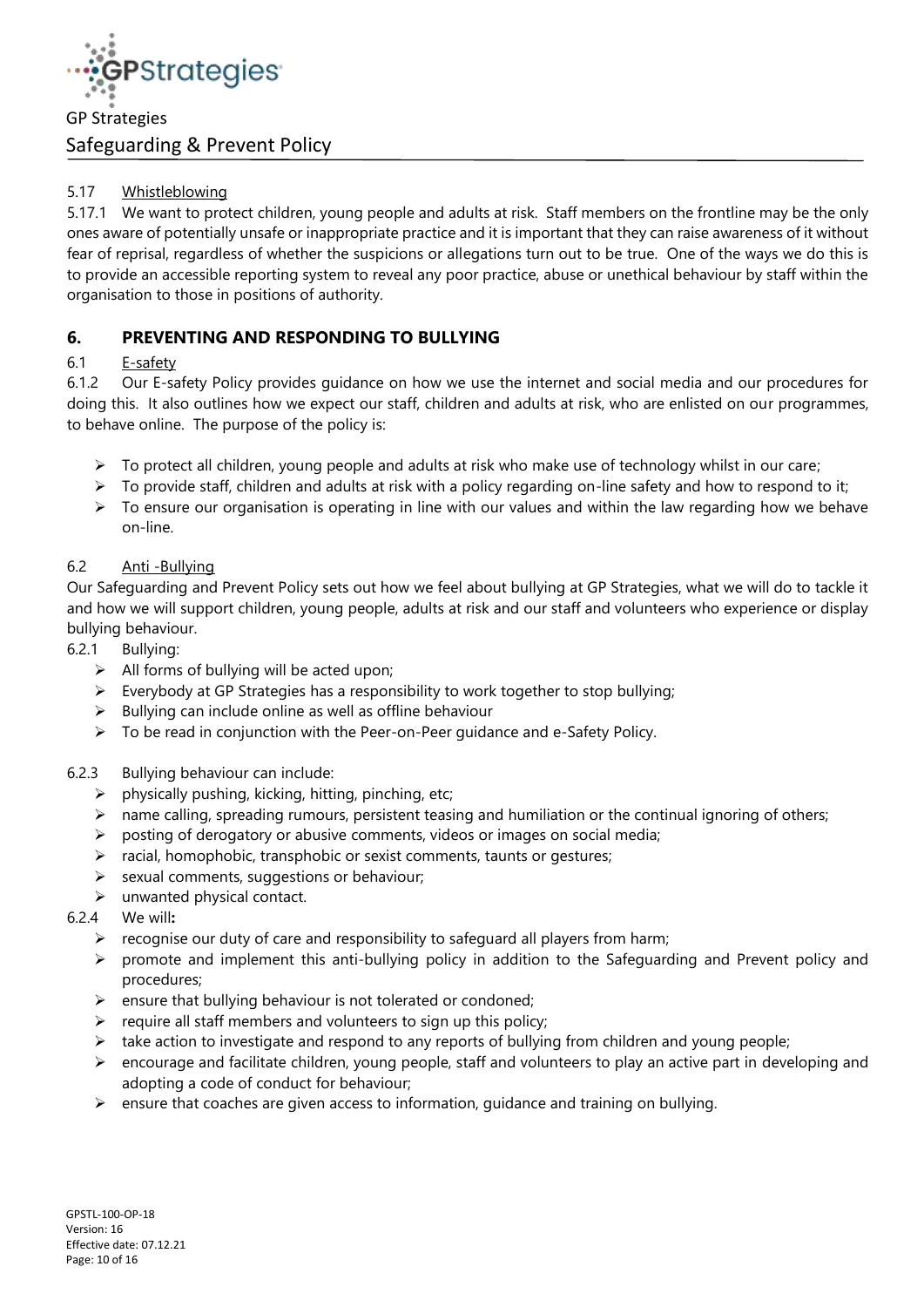

## Safeguarding & Prevent Policy

- 6.2.5 Each staff member, volunteer and student will:
	- $\triangleright$  encourage individuals to speak out about bullying behaviour;
	- ➢ respect every child, young person and adult's need for, and right to an environment where safety, security, praise, recognition and opportunity for taking responsibility are available;
	- $\triangleright$  respect the feelings and views of others;
	- ➢ recognise that everyone is important and equal, and that our differences make each of us special and worthy of being valued;
	- $\triangleright$  show appreciation of others by acknowledging individual qualities, contributions and progress;
	- ➢ ensure safety by having rules and practices carefully explained and displayed for all to see;
	- ➢ report incidents of bullying behaviour they see **by doing nothing you are condoning the behaviour.**

#### 6.2.6 Supporting children, young people and adults at risk:

- $\triangleright$  We will let children, young people and adults at risk know who will listen to and support them;
- ➢ We will create an "open door" ethos where they feel confident to talk about bullying behaviour or any other issue that affects them;
- ➢ Potential barriers to talking (including those associated with disability or impairment) will be acknowledged and addressed at the outset to enable children and young people to speak out;
- $\triangleright$  We will make sure children, young people, adults at risk, staff and volunteers are aware of helpline numbers;
- $\triangleright$  Anyone who reports an incident of bullying will be listened to carefully and reports will be taken seriously;
- ➢ Any reported experience of bullying behaviour will be investigated and will involve listening carefully to all those involved;
- ➢ Children, young people, adults at risk, staff and volunteers experiencing bullying behaviour will be supported and helped to uphold their right to work, play and live in a safe environment;
- $\triangleright$  Those who display bullying behaviour will be supported and encouraged to develop better relationships;
- $\triangleright$  We will make sure that sanctions are proportionate and fair.
- 6.2.7 Support to the parents/guardians (dependent on age of the learner):
	- ➢ Parents or guardians will be advised on the anti-bullying policy and practice;
	- ➢ Any experience of bullying behaviour will be discussed with the child or young person's parents or carers;
	- ➢ Parents will be consulted on action to be taken (for both victim and bully) and we will agree on these actions together;
	- $\triangleright$  Information and advice on coping with bullying will be made available;
	- ➢ Support will be offered to parents, including information from other agencies or support lines.

#### 6.3 Peer on Peer Abuse

6.3.1 As an organisation working with children and young people, we recognise the importance of keeping them safe. Peer on peer abuse, including abuse within intimate relationships can impact on children/young people in a number of different ways including physical injury, compromised sexual health and criminality. We will keep children and young people by training our staff to recognise, refer and record any concern in this area immediately to the DSL.

## 6.3.2 See **Peer on Peer Guidance leaflet**.

## **7. PROCEDURES FOR LEARNERS ON APPRENTICESHIPS, TRAINEESHIPS OR OTHER WORK-BASED PLACEMENTS**

#### 7.1

- ➢ Learners' work-placement companies/employers will be furnished at the outset with a 'Sign-up Safeguarding' agreement which outlines our responsibility to report any incidents of inappropriate practice or safeguarding issues.
- ➢ Learners should report safeguarding concerns to their coach or any other member of GP Strategies' management team.

GPSTL-100-OP-18 Version: 16 Effective date: 07.12.21 Page: 11 of 16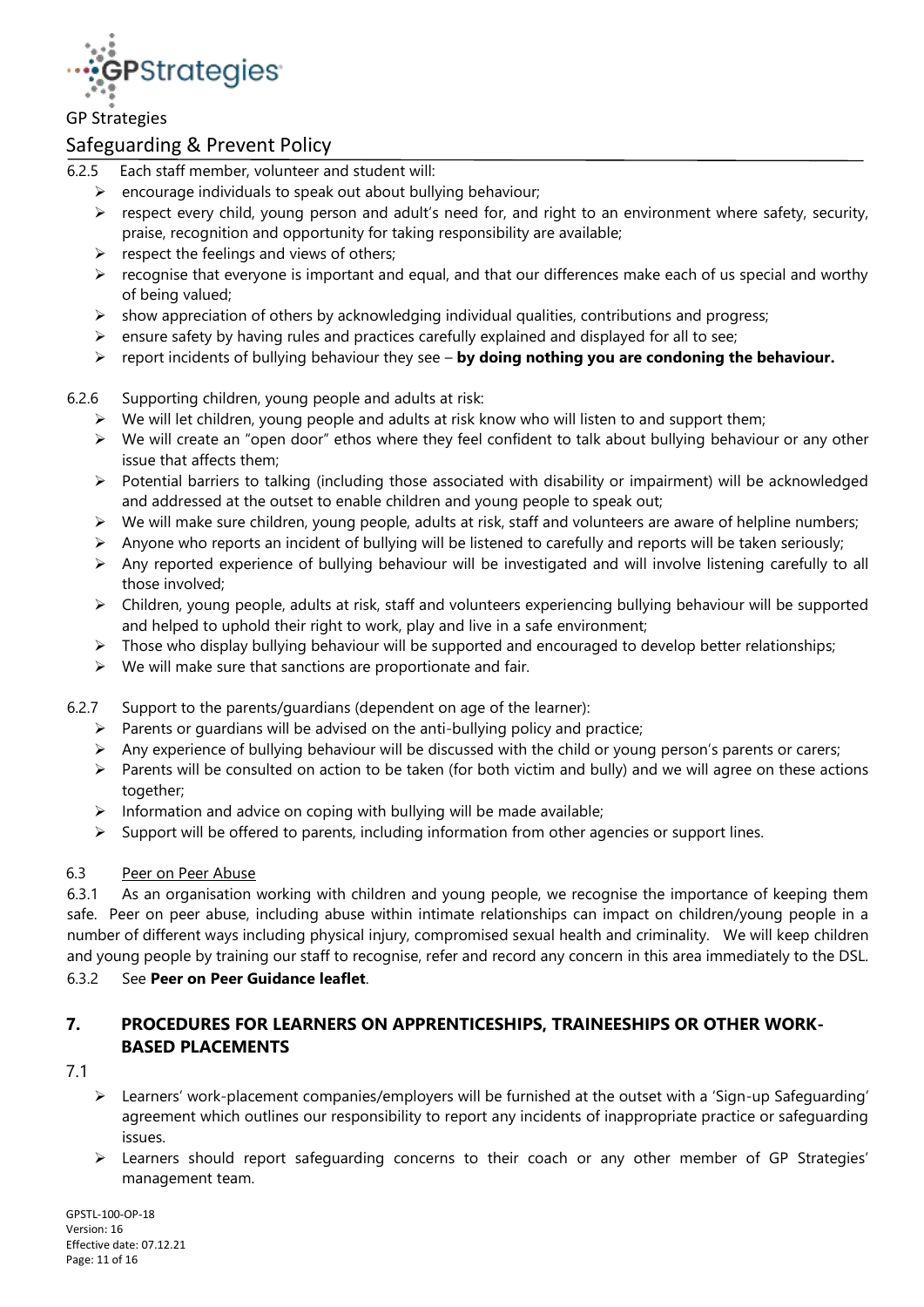

## Safeguarding & Prevent Policy

- ➢ Staff members will notify the DSL.
- $\triangleright$  Staff should be clear on reporting a safeguarding or welfare issue as illustrated.
- ➢ The DSL must notify the employer or an authorised person from the work-placement company, and together they will decide on next steps, taking advice where necessary, if the information is such that the matter should be referred immediately to Social Services.
- $\triangleright$  The DSL or coach will provide the learner with advice and/or support and, if necessary, signpost them to external support services where appropriate.

7.2 When a learner is concerned that the above procedures for placement-based setting staff have not been carried out appropriately or adequately, the following should apply:

- ➢ Learner reports concern to GP Strategies coach or staff member who informs the DSL
- $\triangleright$  The DSL will initially discuss the concern with the learner where necessary and maintain a written record of the details.
- $\triangleright$  The DSL will discuss the concern with the coach and together they will decide, taking advice where necessary and maintaining a written record where appropriate if the information is such that the matter should be referred immediately to the employer and/or the local authority Social Services.
- $\triangleright$  If agreement cannot be reached, the decision should be made by the DSL but where there is doubt, a referral may be made by the coach to the VP of GP Strategies .
- ➢ Communication between GP Strategies and the employer should be maintained.
- $\triangleright$  Whatever the decision, the learner should be informed of actions taken.
- ➢ The DSL will, wherever possible, work closely with the safeguarding staff in the setting/employer to ensure service users/children are protected. Full cooperation will be maintained to ensure all safeguarding risks are reduced and managed effectively. In the event of any uncertainty or conflict between the approaches taken by GP Strategies and the setting/employer then the matter will be discussed with the statutory safeguarding agencies to agree the most appropriate way forward.

## 7.3 Off-The-Job Training

- 7.3.1 Safeguarding will be promoted to all learners as follows:
	- ➢ During onboarding, learners will be introduced to Safeguarding and Prevent and how to recognise and report a concern at orientation;
	- $\triangleright$  During training sessions safeguarding will be embedded in the curriculum as appropriate;
	- $\triangleright$  During progress reviews learners' understanding about safeguarding and Prevent will be checked and reinforced.

#### 7.4 Security

7.4.1 All members of staff have a responsibility for maintaining awareness of buildings and grounds security and for reporting concerns that may come to light. Learners are required to wear ID badges on the GP Strategies' training site and follow security guidelines of their places of work.

7.4.2 Staff will be expected to adhere to any safety arrangements implemented because of Covid-19 restrictions. Appropriate checks will be undertaken in respect of visitors coming onto our premises as outlined within guidance. Visitors will be expected to, sign in and out via the office visitors log and to display a visitor's badge whilst on site. Visitors will be expected to adhere to any safety arrangements implemented because of Covid-19 restrictions. Any individual who is not known or identifiable on site should be challenged for clarification and reassurance.

7.4.3 We will not accept the behaviour of any individual that threatens security or leads others (child or adult) to feel unsafe. Such behaviour will be treated as a serious concern and may result in a decision to refuse access for that individual to GP Strategies sites.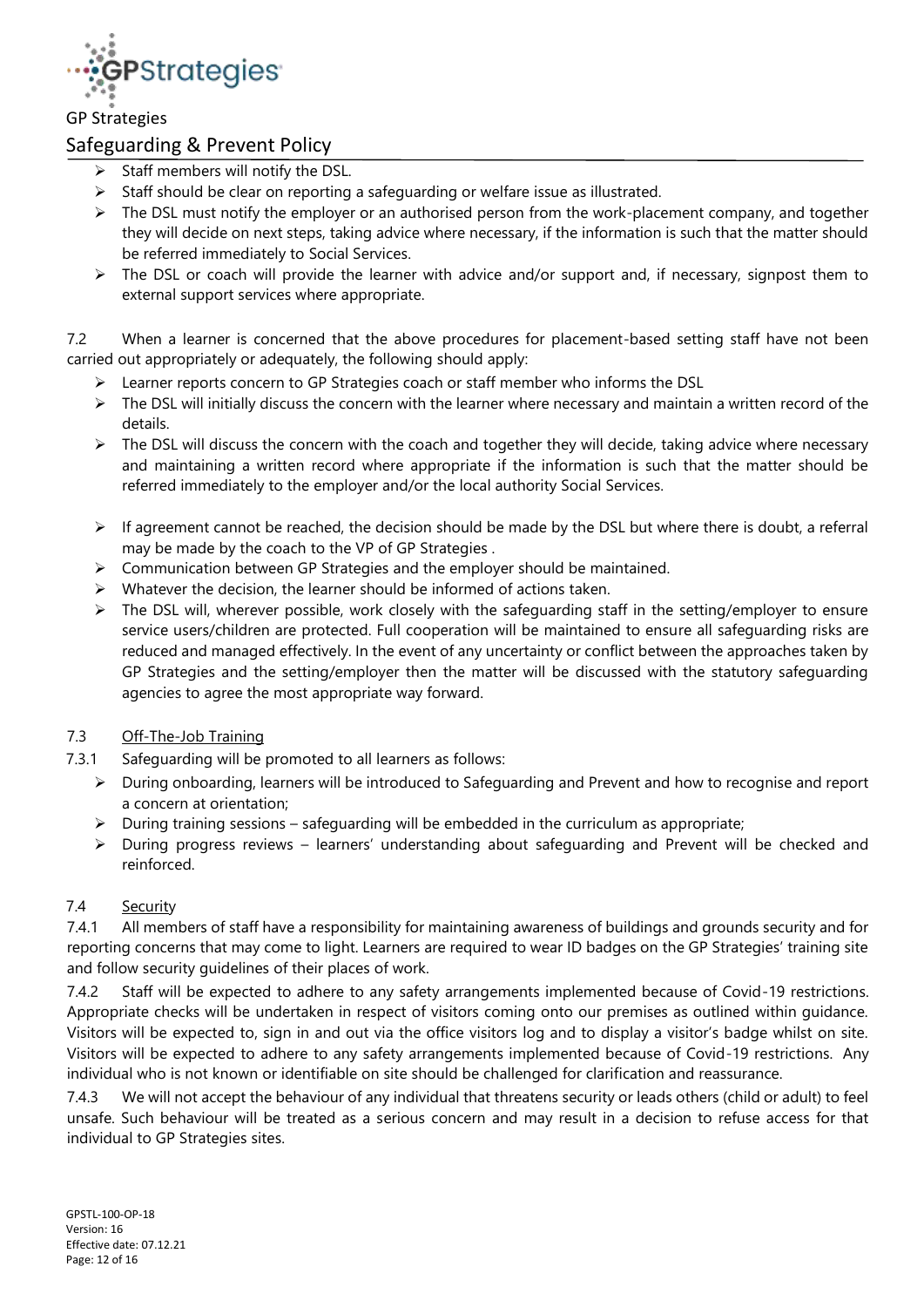

## 7.5 The Code of Practice

7.5.1 Our Code of Practice will help to protect children, young people and adults at risk from abuse and inappropriate behaviour. It will also help staff to maintain the standard of behaviour expected of them and should reduce the possibility of unfounded allegations being made against them.

## **8. PREVENT DUTY**

## 8.1 Safeguarding students who are vulnerable to extremism

8.1.1 GP Strategies have a legal responsibility to fulfil the Prevent duty statement by protecting apprentices and employees from radicalising influences and ensuring they are resilient to extreme narratives. As a responsible organisation we will look to identify any changes in behaviour and deal with any issues raised by them. We are aware that there have been occasions, both locally and nationally, in which extremist groups have attempted to radicalise vulnerable children/young people to hold extreme views including those justifying political, religious, sexist, or racist violence, or to steer them into a rigid and narrow ideology that is intolerant of diversity and leaves them vulnerable to future radicalisation. The Prevent strategy aims to stop people from becoming terrorists or supporting terrorism. It is rare for children to become involved in terrorist activity. However, some students from an early age can be exposed to terrorist and extremist influences or prejudiced views. Consequently, GP Strategies takes the view that early intervention is always preferable and includes this in its procedures as it does for all safeguarding concerns.

#### 8.2 Signs and Indicators

8.2.1 Radicalisation can be really difficult to spot. Signs that may indicate a young person is being radicalised include:

- $\triangleright$  Isolating themselves from family and friends;
- $\triangleright$  Talking as if from a scripted speech; using inappropriate language;
- $\triangleright$  Unwillingness or inability to discuss their views;
- $\triangleright$  A sudden disrespectful attitude towards others;
- ➢ Increased levels of anger;
- ➢ Increased secretiveness, especially around internet use;
- $\triangleright$  Sympathetic to extremist ideologies and groups;
- $\triangleright$  Changing identify or friends online;
- $\triangleright$  Endorsing material of an extremist nature.

8.2.3 Young people who are at risk of radicalisation may have low self-esteem or be victims of bullying or discrimination. However, these signs do not necessarily mean a person is being radicalised – it may also be the typical behaviour or a sign that something else is wrong.

- 8.2.4 GP Strategies take measures to protect and make apprentices and employees resilient to extreme narratives in the following way:
	- ➢ A Prevent Duty Risk Assessment/Action Plan which is monitored on a quarterly basis;
	- $\triangleright$  A staff induction which includes the certificated module on the Prevent Duty;
	- $\triangleright$  Pinnacle eLearning is delivered to all learners as part of their induction inclusive of Equality and Diversity, Prevent, Safeguarding, Fundamental British Values. This training is supplemented at each review with the skills coaches;
	- $\triangleright$  All managers are briefed on their duty and responsibility regarding Prevent;
	- ➢ Annual PREVENT staff training is scheduled and delivered through the in-house training scheme;
	- ➢ Apprenticeship initial assessment, commitment statement, learner and employer handbook all reference Prevent;

GPSTL-100-OP-18 Version: 16 Effective date: 07.12.21 Page: 13 of 16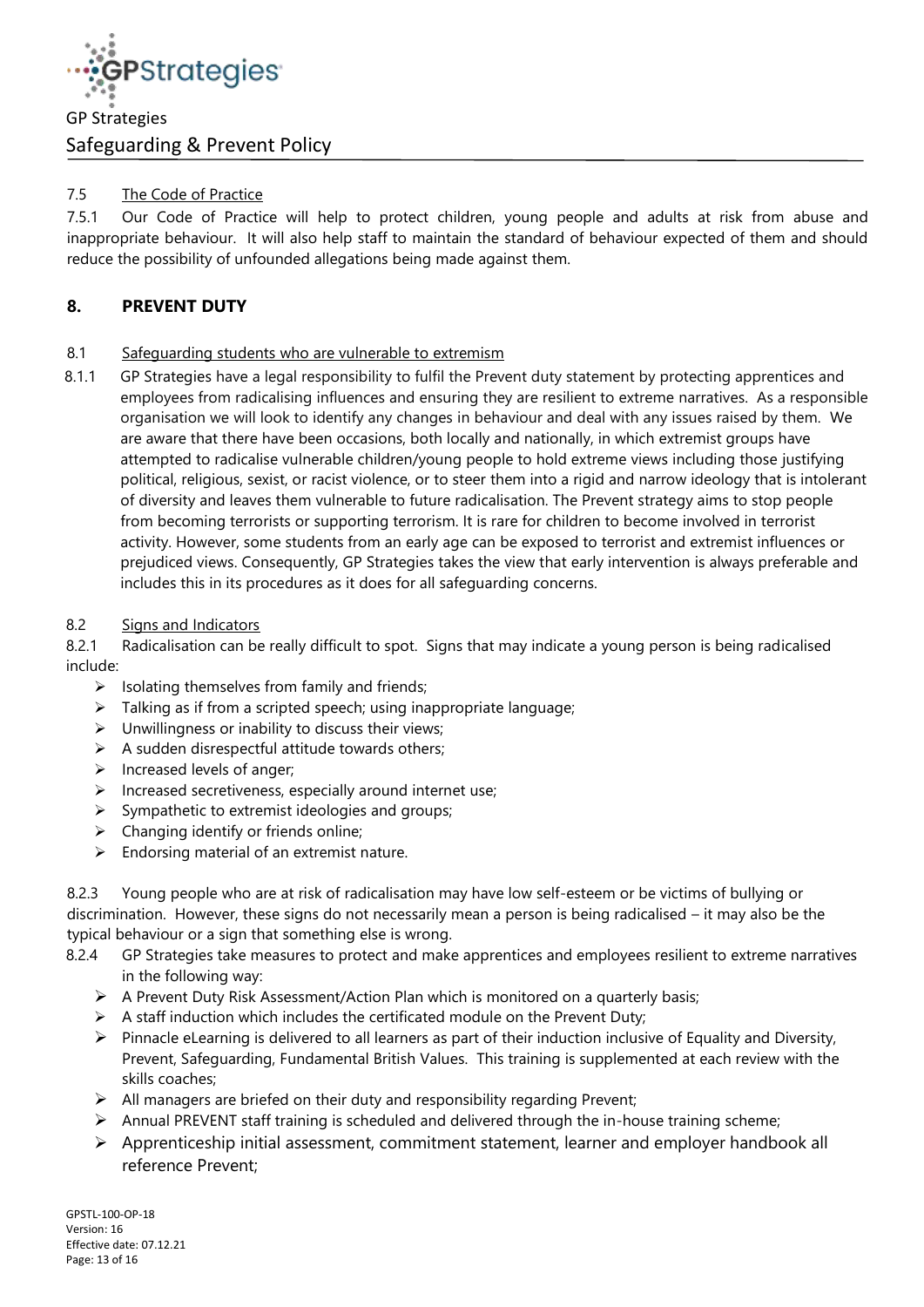

## Safeguarding & Prevent Policy

- ➢ Pinnacle eLearning training is delivered to learners at induction inclusive of Prevent, Equality and Diversity, Safeguarding and Fundamental British Values;
- ➢ An integrated safeguarding including Prevent reporting email box has been introduced via: [safeguardingreporting@gpstrategies.com](mailto:safeguardingreporting@gpstrategies.com)
- 8.2.5 Designated safeguarding including Prevent 24/7 advice and support line Example learner and employer handbook which references Prevent.
- 8.2.6 PREVENT Risk assessment & Action Plan: [https://www.gpstl-apprenticeships.co.uk/resources/prevent-duty-risk-assessment.pdf](https://nam10.safelinks.protection.outlook.com/?url=https%3A%2F%2Fwww.gpstl-apprenticeships.co.uk%2Fresources%2Fprevent-duty-risk-assessment.pdf&data=04%7C01%7Ccbayley%40gpstrategies.com%7Cf06724b9aa4c4275a23308d95bda594f%7Ce1220d9a26474550a53a79304c5bb4f0%7C0%7C0%7C637641815631756848%7CUnknown%7CTWFpbGZsb3d8eyJWIjoiMC4wLjAwMDAiLCJQIjoiV2luMzIiLCJBTiI6Ik1haWwiLCJXVCI6Mn0%3D%7C1000&sdata=XdPz2Fzfb6P0iT3UQ1tymOkTp7mdGKr50MoCZObufaU%3D&reserved=0)

# **The Channel Process**



GPSTL-100-OP-18 Version: 16 Effective date: 07.12.21 Page: 14 of 16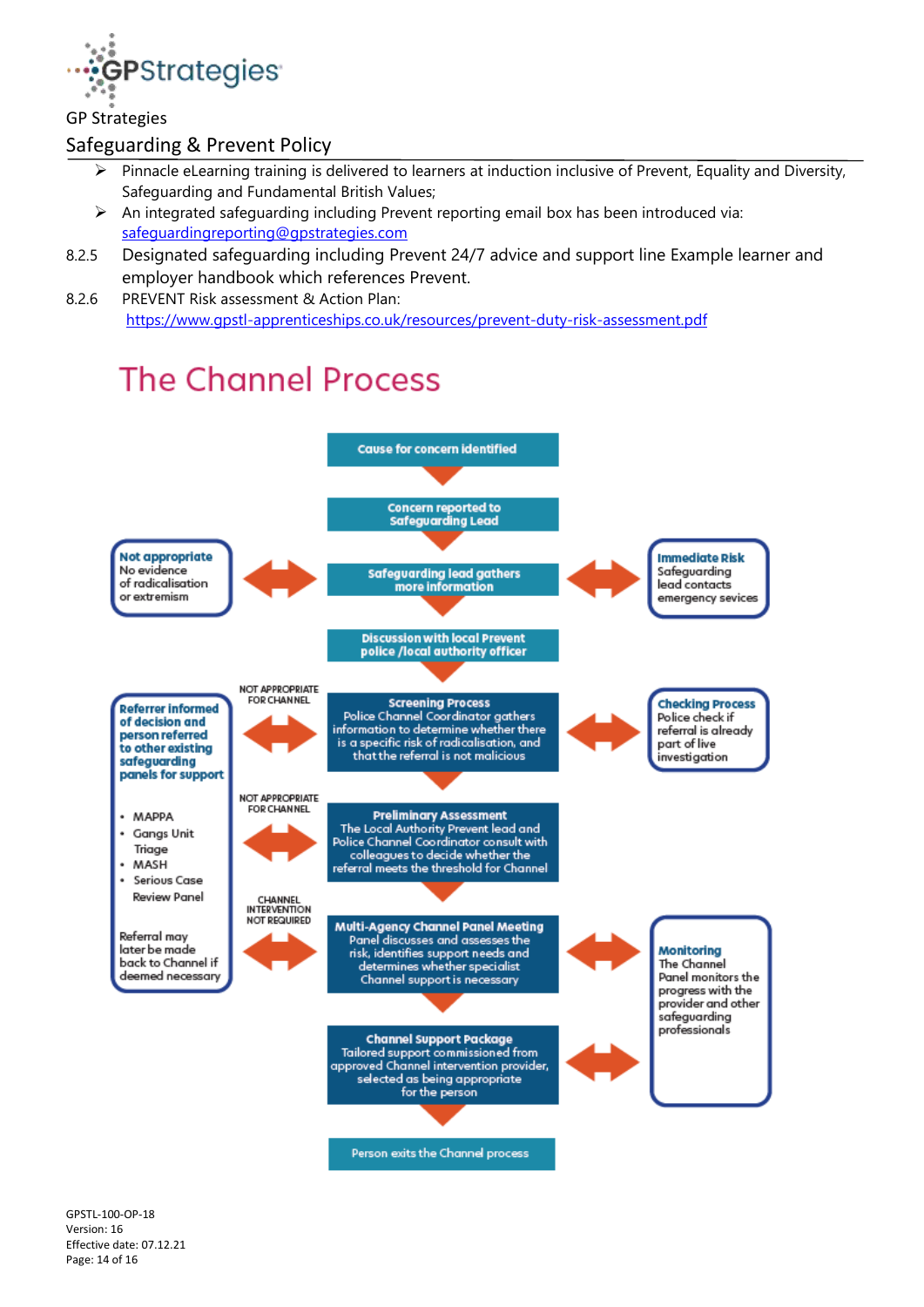

## **9. EQUALITY AND DIVERSITY**

9.1 As an organisation we want to prevent discriminatory practice and uphold the rights of children and young people, as well as staff in line with Article 2 of the United Nations Convention on the Rights of the Child. Our Equality and Diversity Policy ensures that this right is put into effect.

## **10. COVID – 19**

10.1 The Senior Vice President in consultation with Government guidelines and the Senior Management Team (SMT) will undertake a management assessment of the potential risk which will then be included within the local Contingency, Preparation, Planning and Implementation Plans.

10.2 This risk assessment will outline those actions and controls required to properly prepare the Company and minimise risk to the continuity of the business arising from a Pandemic/Epidemic which includes as a minimum reference to Business, Employees, Customers, Suppliers, IT Systems and Associates.

- 10.3 In carrying out this assessment, consideration shall be given to five main areas:
	- 1. Analysing the business
	- 2. Assessing risk
	- 3. Developing a Strategy
	- 4. Developing a Plan
	- 5. Communicating the Plan to affected parties

10.4 Business, Employees, Customers, Suppliers, IT Systems and Associates and all operations key to the continuity of operations shall be evaluated to establish the most likely and greatest risk to the business.

10.5 The assessment shall determine what action is required to ensure the business continues to function effectively at minimum staffing and service levels.

## **See Pandemic Preparedness Policy**

## **11. COMPLAINTS**

11.1 GP Strategies recognises the right of children, young people, their parents/carers and adults at risk to have access to the complaints' procedure. We intend to ensure that all comments are taken seriously and dealt with swiftly and in confidentially.

11.2 Children, young people adults at risk and, where appropriate, parents/carers should know how to, and feel able to, complain or make comments if they are unhappy or pleased with any aspect of GP Strategies. We manage this process through our Complaints Policy and procedure.

## **12. CONTACT DETAILS**

12.1 Safeguarding children and young people or keeping them safe is everybody's responsibility. If you think that a child might be the victim of abuse, neglect, radicalisation or they may be at risk of harm, you should always report your concerns to:

- ➢ Designated Safeguarding Lead (Early Years) = Tel: 07917193029
- ➢ Designated Safeguarding Lead (Adult Health and Social Care) = Tel: 07917193029
- ➢ Senior Safeguarding Manager (Sharron Symon) = Tel: 07789984150
- ➢ Safeguarding Hotline 0330 0183 531
- ➢ Emergency email –[safeguardingreporting@gpstrategies.com](mailto:safeguardingreporting@gpstrategies.com)

12.2 Children's Services and Adult Safeguarding Duty Teams will generally work 9am to 5pm Monday to Friday, and have an answerphone for out of office hours and weekends